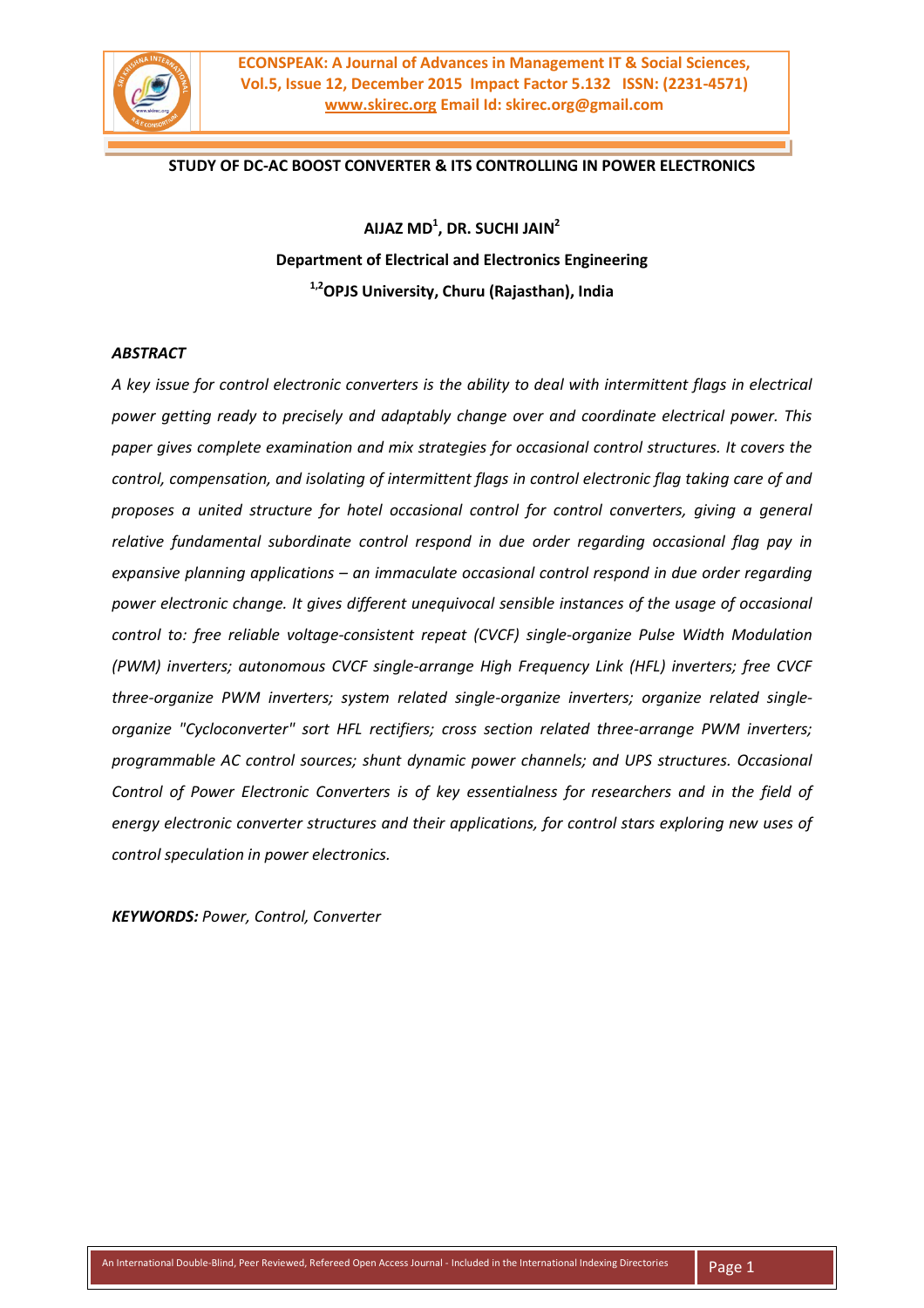

# **1. INTRODUCTION**

DC-DC power converters have a substantial nearness in all sort of electronic circuits, from industrial applications (rocket power frameworks, DC engine drives, media transmission prepare to individual applications (PCs, office hardware, electrical machine). These frameworks give a managed DC voltage level (Vo) from an unregulated DC voltage level (Vin).[2]

High productivity is the most vital necessity for DC-DC converters in an extensive variety of load power, since it specifically influences the battery lifetime. It can be accomplished utilizing `switchedmode'. A switched-mode power converter (SMPC) is portrayed by quickly turning on and off a few devices, exchanging a rate of vitality from the contribution to the yield. This rate of vitality is controlled by an obligation cycle1 to limit the scattered vitality. The exchanging impact is accomplished by transistors, which disperses little power when it is outside of its dynamic area. What's more, SMPCs have an inductor, whose principle work is to restrain the present slew rate through the power switch. This activity helps to confine the generally high pinnacle current. In addition, the inductor stores the vitality, which can be recouped in the release stage. This approach is additionally utilized as a part of substituting current (AC) applications.

The fundamental parts of the exchanging circuit can be adjusted to frame a:

- **1. Buck converter**. It is a stage down: the yield voltage is lower than the info voltage.
- **2. Boost converter**. It is a stage up: the yield voltage is bigger than the information voltage.[3]
- **3. Buck-boost converter.** It can be a stage down or a stage up. Its fundamental trademark is that it upsets the extremity of the voltage.
- **4. Cuk converter**. It has similar components that a buck-help converter, with other diverse configuration.
- **5. SEPIC converter**. It can be a stage down or a stage up, however it doesn't upset the voltage extremity.

From these topologies different converters can be acquired A buck or lift topology, independent from anyone else, cannot accomplish rotating current. Physical reasons keep the yield current signal from going through zero. Thus, a few topologies have been proposed keeping in mind the end goal to get the exchanging current condition [6].

Generally, DC-AC converters (or inverters) depend on the buck topology. Nevertheless, this sort of configurations get an AC yield volt age brings down in sufficiency than the information voltage. In applications that require a boosting yield, this issue is settled by utilizing two-stages. One-phase to change the signal from DC to AC, and the other stage, to raise the sufficiency. These topologies have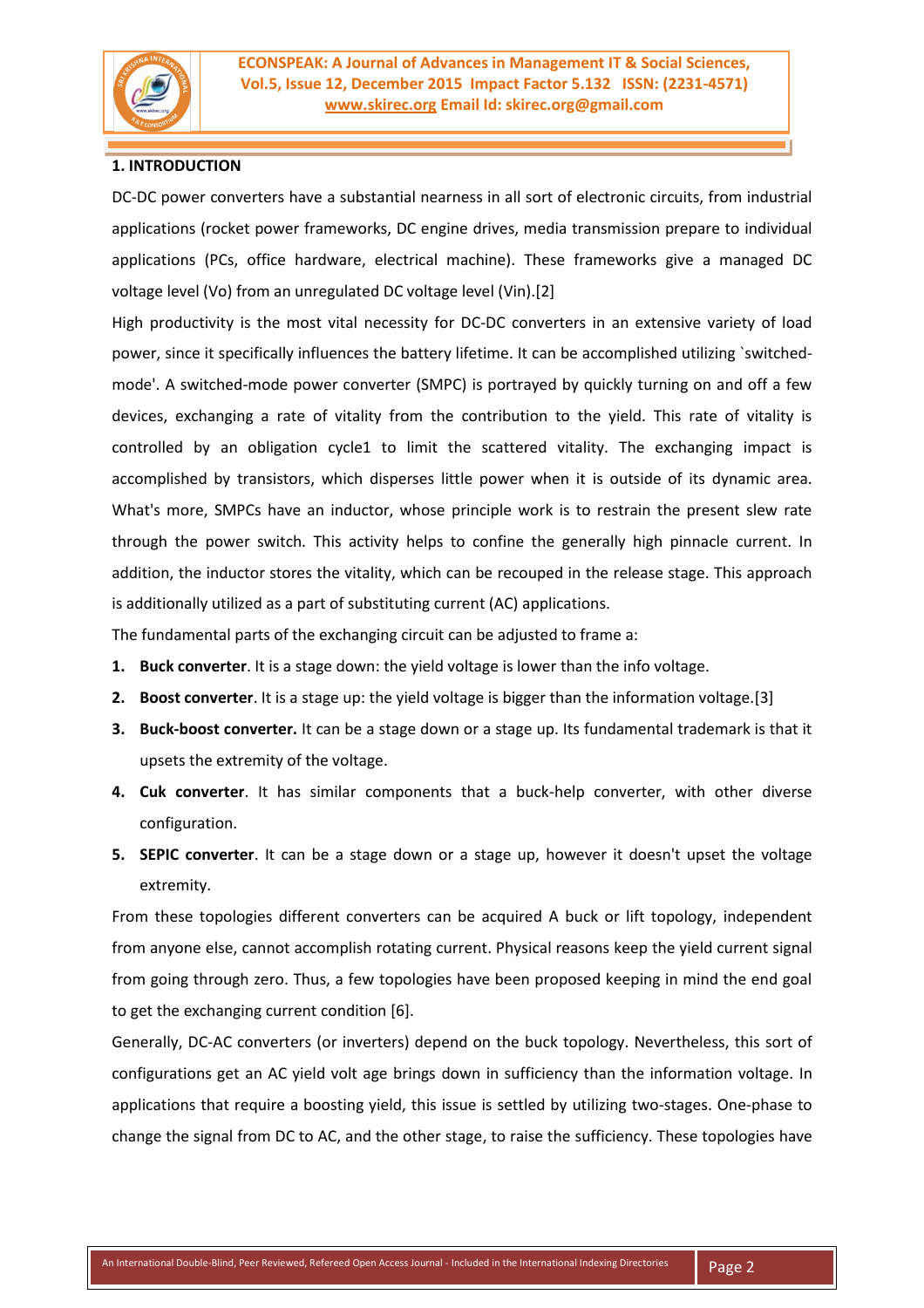

the downside of requiring more space and disseminating more vitality since they utilize more segments [4].

In, another inverter was proposed made out of two lift converter. It is known as lift inverter. This inverter has as primary preferred standpoint that it creates an AC yield voltage from a lower DC voltage in a solitary stage. As symptom, it has a higher effectiveness and a superior signal quality concerning the customary buck inverters these pleasant properties are just accomplished with an appropriate controller. Henceforth, to plan a suitable control law has an essential importance for these sorts of circuits [5].

The lift inverter might be utilized as a part of various applications, as in photovoltaic framework advertise. The sun based cells can accuse a battery up of a DC voltage of 48V. When they are utilized as a part of household establishments, a standard residential AC power is required as power supply .Subsequently; a lift inverter gives in these sorts of applications a superior advantage. Its structure permits to seclude and also to increase the voltage. Besides, it guarantees that the power change is finished with lessened vitality misfortunes [7].

## **2. BOOST INVERTER**

A lift circuit is normally utilized as a DC-DC converter, being particularly fascinating be-cause it produces a yield voltage bigger than its information voltage, i.e., it is a voltage lift. In, there is a recommendation of utilizing this lift circuit as an approach to convert DC volt-age into a swaying voltage [8]. Be that as it may, rotating current can't be produced with this converter, since the yield current can't change its sign. For this, an inverter is yielded by copying the lift circuit.



### **Figure 1: Domestic photovoltaic installation.**

The lift inverter is comprised of two DC-DC converters and a heap associated contrast initially crosswise over them, having a bidirectional current (see Fig. 2). Every converter creates a DC-one-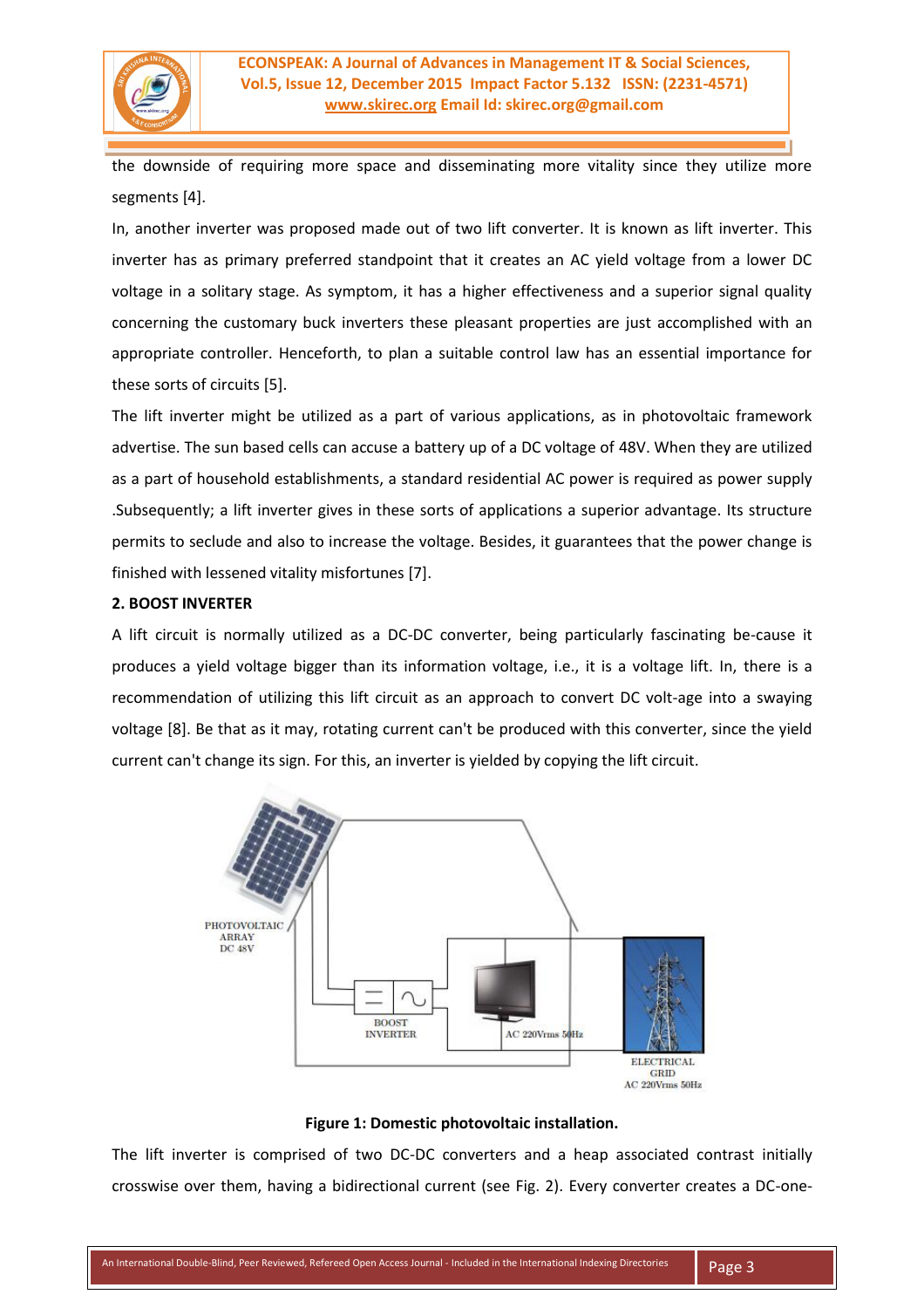

sided sine wave yield, v1 and v2, so each source produces a unipolar voltage [9]. Voltages v1 and v2 should display a stage move equivalent to 180◦, to boost the voltage excursion over the heap. Along these lines, to produce an oscillatory signal without inclination is conceivable. Keeping in mind the end goal to streamline the examination, a piece of the lift inverter is supplanted by a consistent voltage source. Once the coveted outcomes are acquired, they are extrapolated to the full inverter [10]. Note that, this substitution demonstrates all the more plainly the bidirectional current of each lift DC-DC converter.



**Figure 2: Basic representation of the boost inverter.**

### **3. OBJECTIVES**

The general control destinations for the lift inverter, which are basic in exchanging gadgets converters, are:

- **1.** To produce a steady yield voltage with a plentifulness equivalent to the coveted voltage. Besides, in specific applications, it is required that the yield voltage has a pre-indicated stage;
- **2.** To guarantee the execution for obscure or/and gradually factor loads;
- **3.** In the case that the control law does not ensure worldwide security, to think about a fascination domain made out of every single introductory condition that guarantee a convergence to the framework right execution [11]. This estimation of the district of fascination is vital for the outline of the beginning stage.

### **4. NORMALIZED AVERAGE MODEL**

Expect system is just subject to a resistive load. Keeping in mind the end goal to streamline the control examine, a known difference in factor is utilized, with a specific end goal to accomplish a standardize model.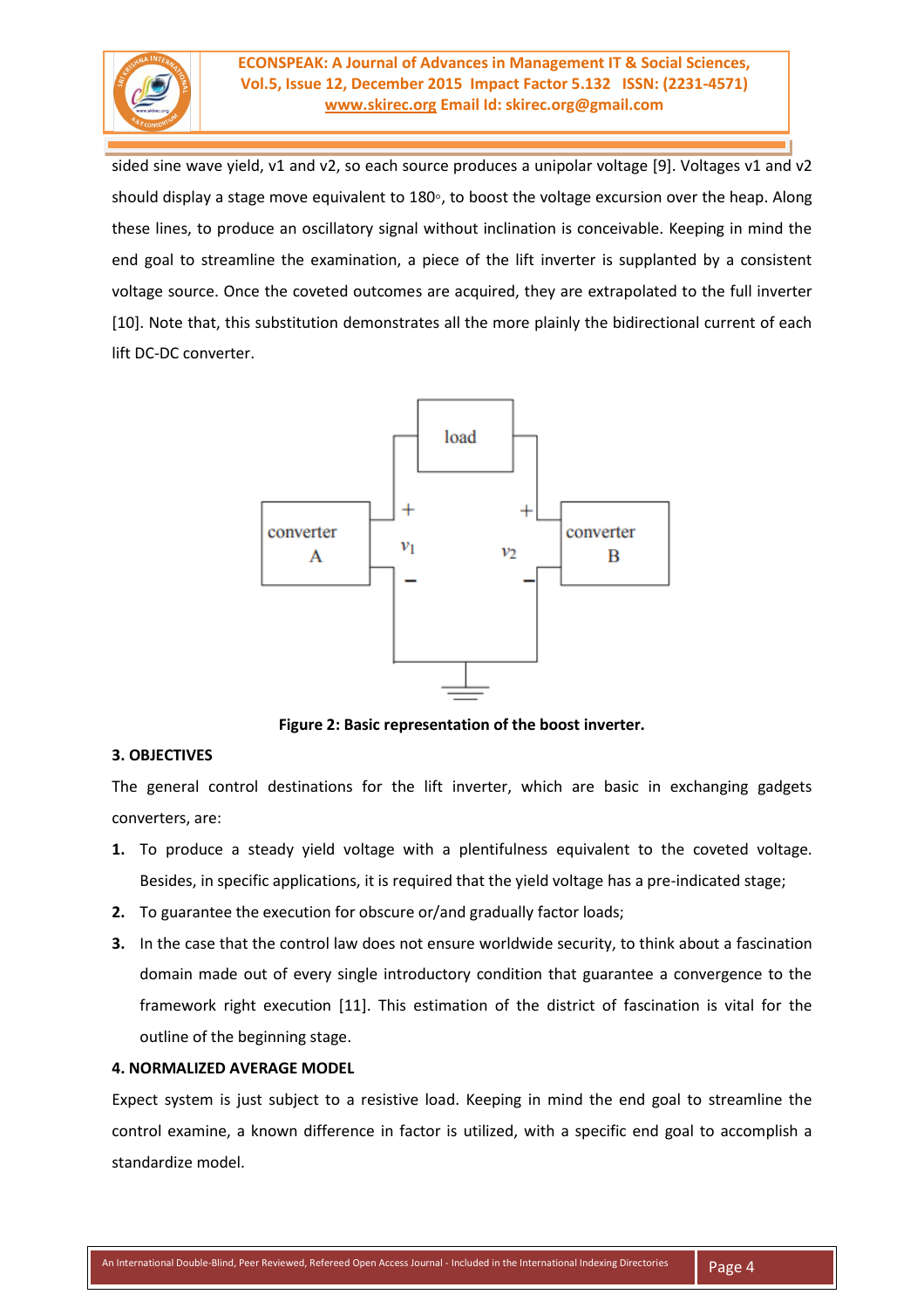



**Figure 3: Controlled boost inverter with PHC.**

$$
X_{1} = \frac{1}{v_{in}} \sqrt{\frac{L_1}{C_1}} i_{11} \quad (4.1)
$$

$$
X_{2} = \frac{v1}{v_{in}} \quad (4.2)
$$

#### **5. SYNCHRONIZATION PROBLEM**

The controllers created above for boost inverters don't synchronize the two sections of the circuit with a stage move of 180∘ since every one controls autonomously a DC-DC converter. In this way, in the above plan, the voltage signal did not present the stage move said some time recently [12]. Keeping in mind the end goal to get the coveted output voltage, it is important to synchronize these signals, such that they show a stage move to 180°. In this segment, a stage controller (PHC), motivated by the configuration of a stage lock loop (PLL), is included. The PHC enables us to accomplish the coveted stage move between the output of the two DC-DC converters and in addition to synchronize the boost inverter output concerning a predetermined voltage signal, as on account of synchronization with the electrical grid [13].

#### **6. DESIGN OF AN ADAPTIVE CONTROL**

An adaptive law (or a load observer) is proposed to adapt to load variations as well as load instabilities. This observer is composed construct just in light of an uneven circuit, which contains enough data to make this parameter noticeable. In this way, the investigation of the full two sided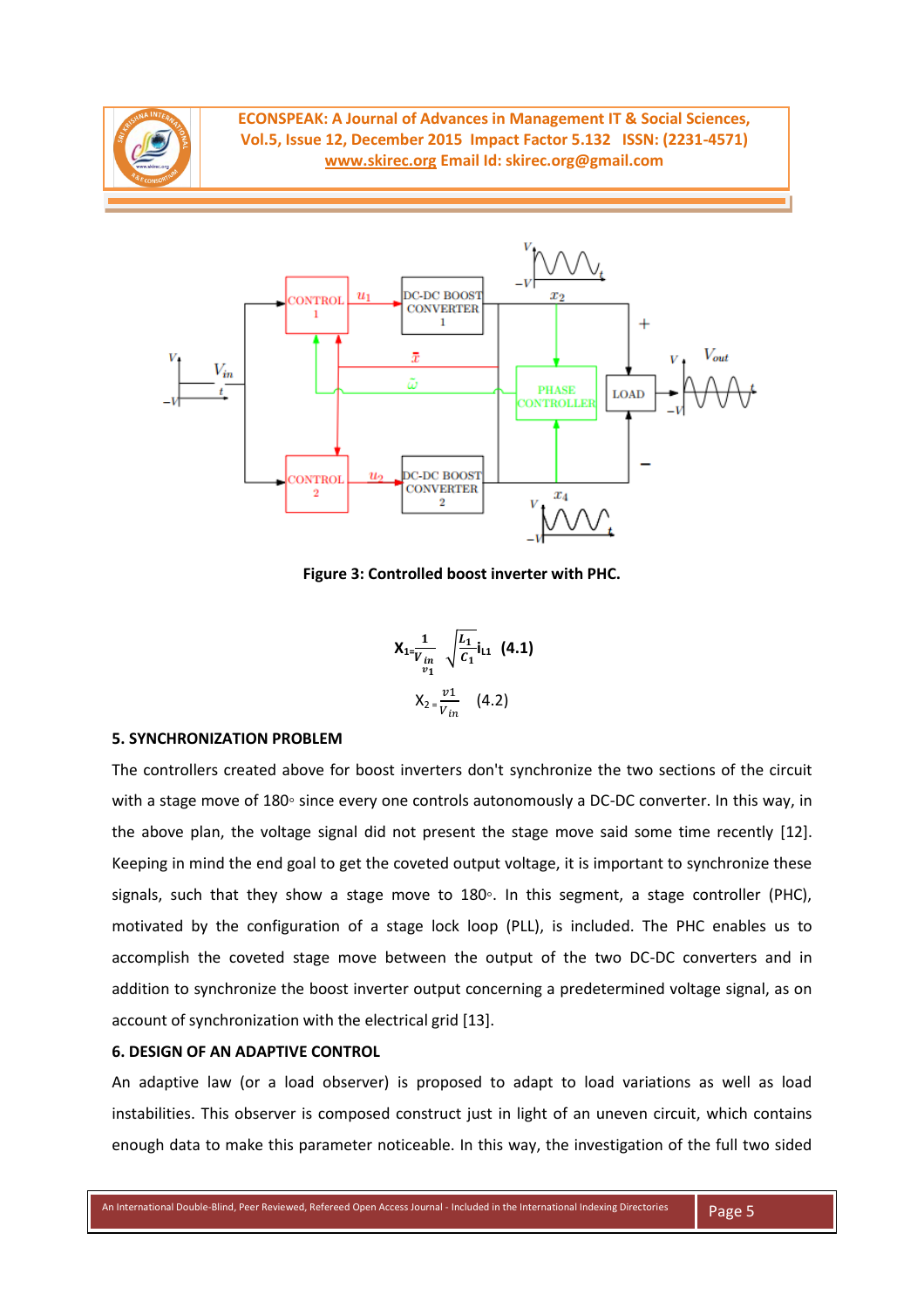

circuit is stayed away from because of symmetry contemplations [14].





### **7. ESTIMATION OF THE ATTRACTION DOMAIN**

Evaluating an attraction domain might be included if there are physical system limitations. This issue may show a high degree of trouble because of the system and control-law nonlinearities, including immersion like imperatives [15]. The term immersion like imperatives is utilized for non-linear functions γ(u) that show up in the system model and they turn into the personality, γ(u) in specific areas of the state space that incorporate the coveted behavior, (those districts are alluded to locales in which such limitations are not dynamic). Functions of this sort incorporate common control signal immersion and additionally others, for example, rate limiters, for instance. Different requirements on the state factors can be considered too [16].

There exist many distributed techniques to gauge the area of attraction A sort of such techniques depends on Lyapunov hypothesis: shut Lyapunov-work level surfaces encase (preservationist) estimations for the district of attraction. These strategies frequently utilize polynomial systems [17]. There exist capable scientific devices that can be utilized as a part of the calculation of the maximum adequate level for polynomial systems. Some of these devices could be additionally produced for application to non-polynomial systems too.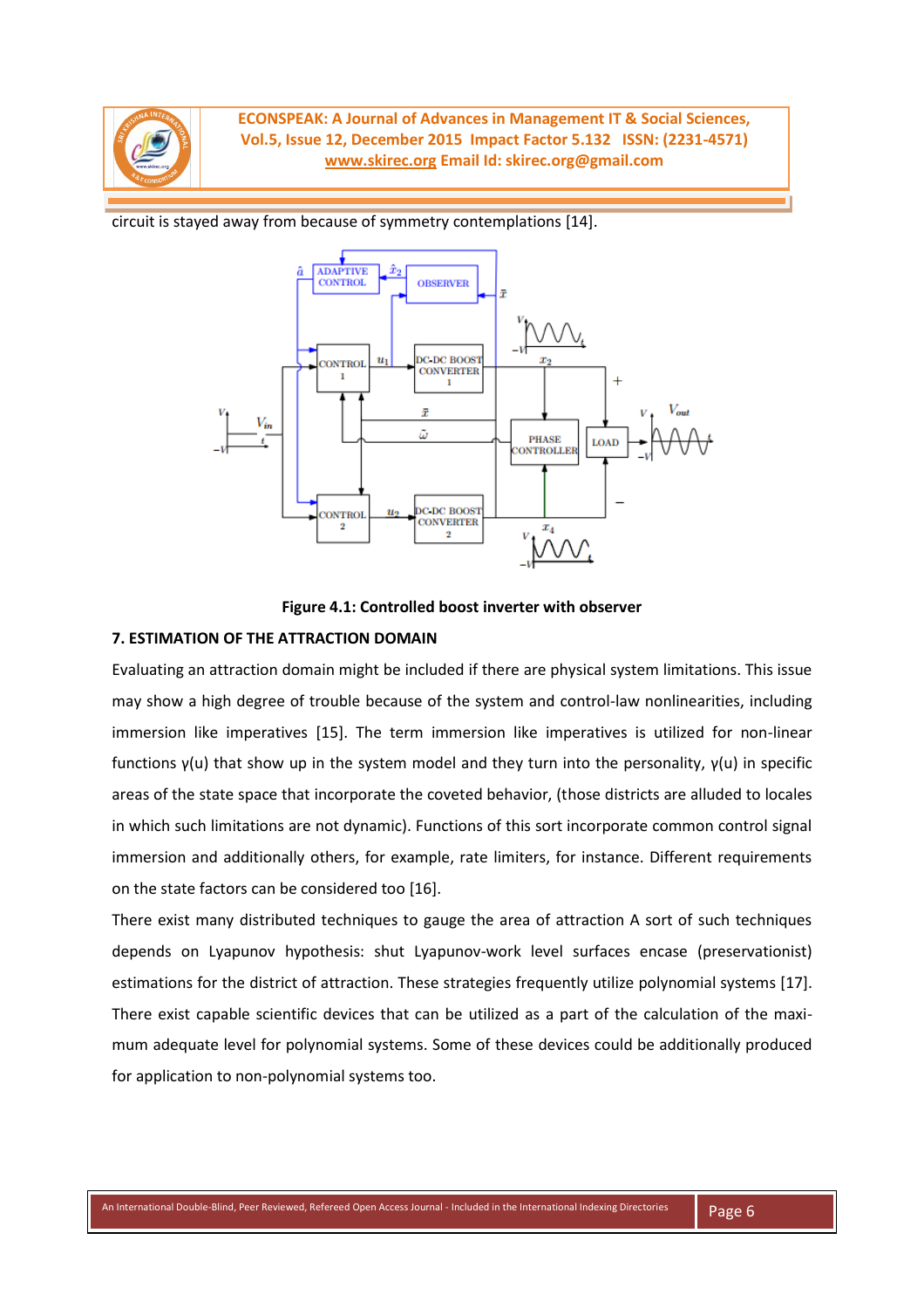

### **8. CONCLUSION**

The issue considered in this part is the estimation of the attraction domain for the boost inverter with the control law proposed, which does not present a global steadiness because of certain physical limitations [18]. For this a strategy for the estimation of the attraction locale considering general physical imperatives is introduced. This approach can be connected to systems with a global Lyapunov strength accomplished without considering saturations and other sort of limitations. This is typical since, saturations are dismissed in numerous steadiness investigations. The thought is to exploit the Lyapunov level sets, finding the most extreme Lyapunov level such that requirements are satisfied inside it. This makes the figured attraction domain is a `conservative' estimation. This technique is helpful notwithstanding when the degree and unpredictability of the equations is high. For use of the strategy, capable computational apparatuses exist when the system is polynomial, for example, SOS. Thusly, the shut loop system should be polynomial or normal (be that as it may, there exist situations where SOS programming have been connected to trigonometrically and different

terms. Thusly, the issue is changed in a whole of squares advancement issue. Conservativeness of the technique has additionally been talked about.

In the application to the boost inverter the system as the limitations are modified in a polynomial frame, as the technique requires. For effortlessness reasons neither stage controller nor has adaptive control been considered.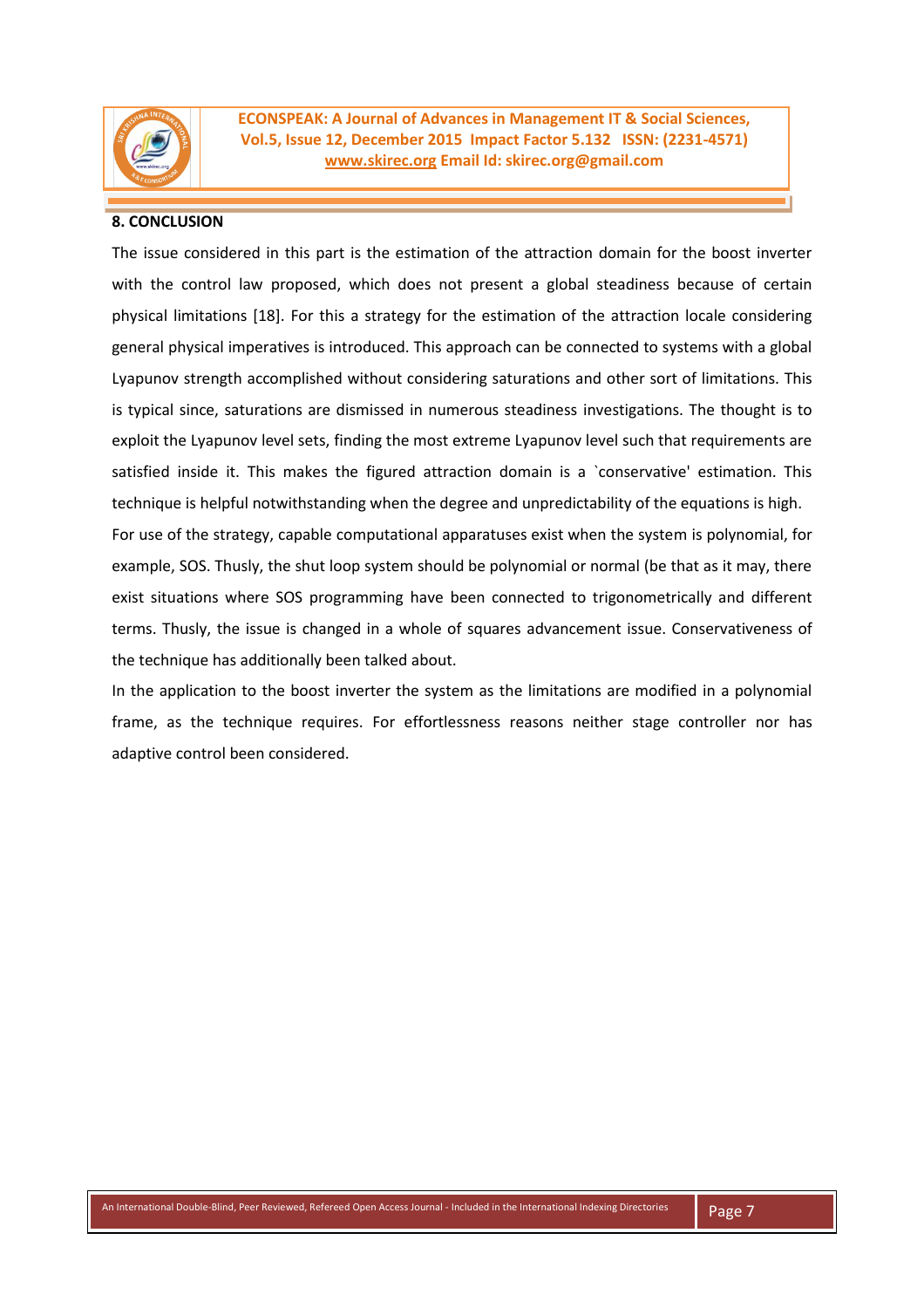

#### **REFERENCES**

- **1.** P. Sanch´ıs, A. Ursua, E. Gubia, and L. Marroyo. Design and experimental operation of a control strategy for the buck-boost DC-AC Inverter. *In Proc. IEEE Electric Power Applications*, 152(3):660– 668, 2005.
- **2.** M. Seno, Nakai, S. Akuii, K. Seno, T. Meguro, T. Seki, Hashiguchi A. Kondo, T, H. Kumano, and M. Shimura. Dynamic Voltage and Frequency Management for a Low-Power Embedded Microprocessor. *IEEE Journal of Solid-State Circuits*, 40(1), 2005.
- **3.** A. Seuret, F. Michaut, J.P. Richard, and T. Divoux. Networked control using GPS synchronization. Page 6, 2006.
- **4.** L.F. Shampine, J. Kierzenka, and M.W. Reichelt. Solving boundary value problems for ordinary differential equations in Matlab with bvp4c. *Manuscript available at http://200.13.98.241/ martin/irq/tareas1*, 2000.
- **5.** Y.B. Shtessel, A.S.I. Zinober, and I.A. Shkolnikov. Sliding mode control of boost and buck-boost power converters using method of stable system Centre. *Automatica*, 39(6):1061–1067, 2003
- **6.** O. Silven, T. Rintaluoma, and K. Jyrkka. Implementing energy efficient embedded multimedia. *Future*, 2000(3000):700–1000, 2010.
- **7.** H. Sira-Ram´ırez. DC-to-AC power conversion on a'boo st'converter. *International Journal of Robust and Nonlinear Control*, 11(6):589–600, 2001.
- **8.** H. Sira-Ram´ırez and M. R´ıos-Bol´ıvar. Sliding mode control of DC-to-DC power converters via extended linearization. *IEEE Trans. on Circuits and Systems I: Funda-mental Theory and Applications*, 41(10):652–661, 1994.
- **9.** H. Sira-Ram´ırez, M. R´ıos-Bol´ıvar, and A.S.I. Zino ber. Adaptive Dynamical Input-Output Linearization of DC to DC Power Converters: A Backstepping Approach. *Robust and Nonlinear Control*, 7(3):279–296, 1997.
- **10.** D.C. Snowdon, S. Ruocco, and G. Heiser. Power management and dynamic voltage scaling: Myths and facts. 2005.
- **11.** J.A. Solomon and G. Sperling. Full-wave and half-wave rectification in second-order motion perception. *Vision Research*, 34(17):2239–2257, 1994.
- 12. S. Song, J.K. Kim, C.H. Yim, and H.C. Kim. *H*<sup>2</sup> control of discrete-time linear systems with timevarying delays in state. *Automatica*, 35:1587–1591, 1999.
- **13.** S. Srinivasan and G. Venkataramanan. Comparative evaluation of PWM AC-AC con-verters. 1,